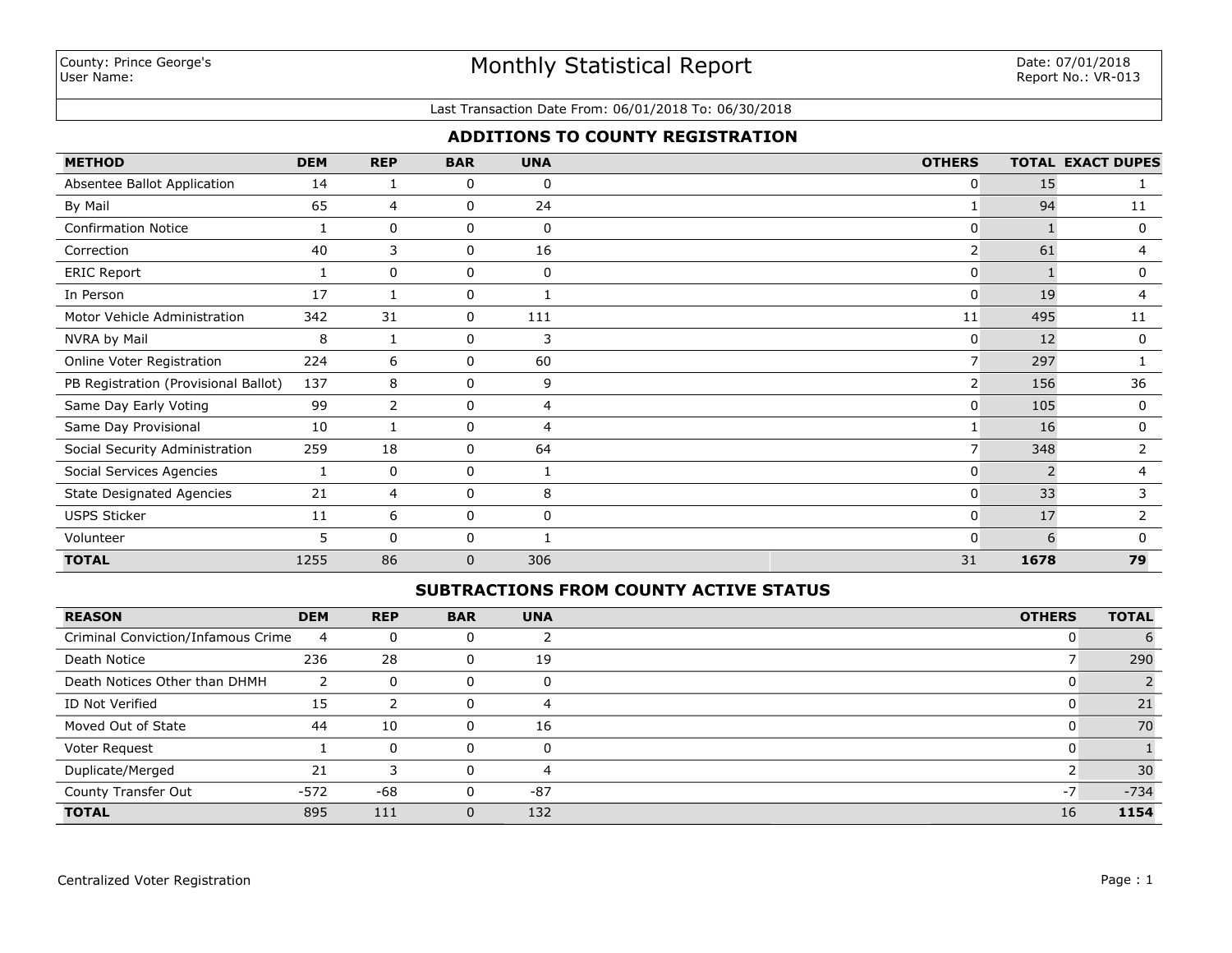#### Last Transaction Date From: 06/01/2018 To: 06/30/2018

#### **AFFILIATION CHANGES**

| <b>CHANGE</b> | <b>DEM</b> | <b>REP</b>         | <b>BAR</b> | <b>UNA</b> | <b>OTHERS</b> | <b>TOTAL</b> |
|---------------|------------|--------------------|------------|------------|---------------|--------------|
| From          | 108        | 68                 |            | 215        | 46            | 437          |
| To            | 269        | $\sim$<br>ィト<br>JU |            | 96         | 36            | 437          |
| <b>TOTAL</b>  | 161        | $-32$              |            | $-119$     | $-10$         |              |

#### **CURRENT ACTIVE REGISTRATION**

| <b>ACTIVITY</b>              | <b>DEM</b> | <b>REP</b> | <b>BAR</b> | <b>UNA</b> | <b>OTHERS</b> | <b>TOTAL</b> |
|------------------------------|------------|------------|------------|------------|---------------|--------------|
| <b>BEGINNING OF REPORT</b>   | 452681     | 40799      | 0          | 67654      | 14194         | 575328       |
| ADDITIONS $(+)$              | 1255       | 86         | 0          | 306        | 31            | 1678         |
| REINSTATED (+)               | 46         |            |            |            |               | 54           |
| CANCELLED (-)                | $-306$     | $-41$      |            | $-41$      | -9            | $-397$       |
| COUNTY TRANSFER OUT (-)      | $-572$     | -68        | 0          | $-87$      | $-7$          | $-734$       |
| AFFILIATION CHANGES (+ OR -) | 161        | $-32$      | 0          | $-119$     | $-10$         |              |
| * INACTIVATED (-)            | $-2$       | 0          |            | 0          |               | $-2$         |
| $*$ REACTIVATED $(+)$        | 106        | 0          |            |            |               | 114          |
| <b>END OF REPORT TOTALS</b>  | 453369     | 40746      | $\Omega$   | 67725      | 14201         | 576041       |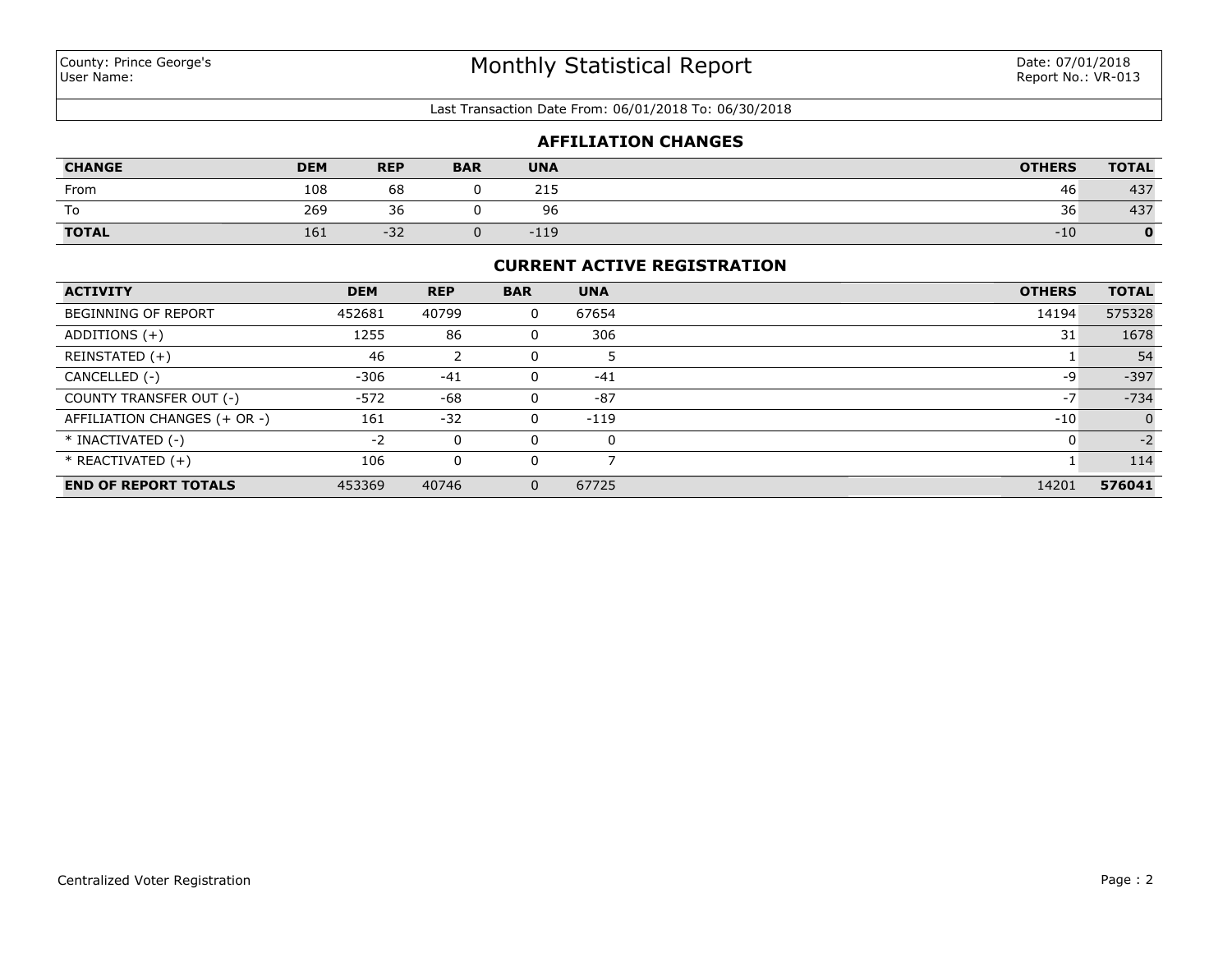Last Transaction Date From: 06/01/2018 To: 06/30/2018

## **INACTIVE REGISTRATION**

### **SUBTRACTIONS FROM COUNTY INACTIVE STATUS**

| <b>REASON</b>                | <b>DEM</b> | <b>REP</b> | <b>BAR</b>   | <b>UNA</b>  | <b>OTHERS</b> | <b>TOTAL</b>   |
|------------------------------|------------|------------|--------------|-------------|---------------|----------------|
| Absentee Ballot Application  | 4          | 0          | 0            | 0           | 0             |                |
| By Mail                      | 1          | 0          | 0            | 0           | 0             |                |
| <b>Confirmation Notice</b>   | 5.         | 0          | 0            | 0           | 0             | 5              |
| Correction                   | 3          | 0          | 0            | 0           | 0             | 3              |
| Death Notice                 | 8          | 0          | 0            | $\mathbf 0$ |               | $\mathsf 9$    |
| <b>ERIC Report</b>           |            | 0          | 0            | 0           | 0             |                |
| In Person                    |            | 0          | 0            | 0           | 0             |                |
| Motor Vehicle Administration | 39         | 0          | 0            | 1           |               | 41             |
| Moved Out of State           | 66         | 15         | 0            | 17          | 1             | 99             |
| Online Voter Registration    | 22         | 0          | 0            | 1           | 0             | 23             |
| Provisional Ballot Change    | 21         | 0          | 0            | 3           | 0             | 24             |
| Same Day Early Voting        | 7          | 0          | 0            | $\mathbf 0$ | 0             | $\overline{7}$ |
| Social Services Agencies     | 0          | 0          | 0            | 1           | 0             |                |
| Duplicate/Merged             | 0          | 0          | 0            | 0           | 0             | $\mathbf 0$    |
| County Transfer Out          | $-26$      | $-4$       | 0            | $-3$        | 0             | $-33$          |
| <b>TOTAL</b>                 | 204        | 19         | $\mathbf{0}$ | 26          | 3             | 252            |

#### **CURRENT INACTIVE REGISTRATION**

| <b>ACTIVITY</b>              | <b>DEM</b> | <b>REP</b> | <b>BAR</b> | <b>UNA</b> | <b>OTHERS</b> | <b>TOTAL</b>   |
|------------------------------|------------|------------|------------|------------|---------------|----------------|
| <b>BEGINNING OF REPORT</b>   | 32180      | 3367       |            | 6347       | 1186          | 43080          |
| $*$ INACTIVATED $(+)$        |            | 0          |            | 0          |               |                |
| *REACTIVATED (-)             | $-107$     | 0          |            | -6         | $-1$          | $-114$         |
| COUNTY TRANSFER OUT (-)      | $-26$      | -4         |            | $-3$       |               | $-33$          |
| AFFILIATION CHANGES (+ OR -) |            | $\Omega$   |            | 0          |               | $\overline{0}$ |
| CANCELLED FROM INACTIVE (-)  | $-74$      | $-15$      |            | $-17$      | $-2$          | $-108$         |
| PENDING FROM INACTIVE (-)    | 0          | 0          |            | 0          |               | $\Omega$       |
| <b>TOTAL INACTIVE</b>        | 31975      | 3348       |            | 6321       | 1183          | 42827          |

**TOTAL REGISTRATION RECORDS**